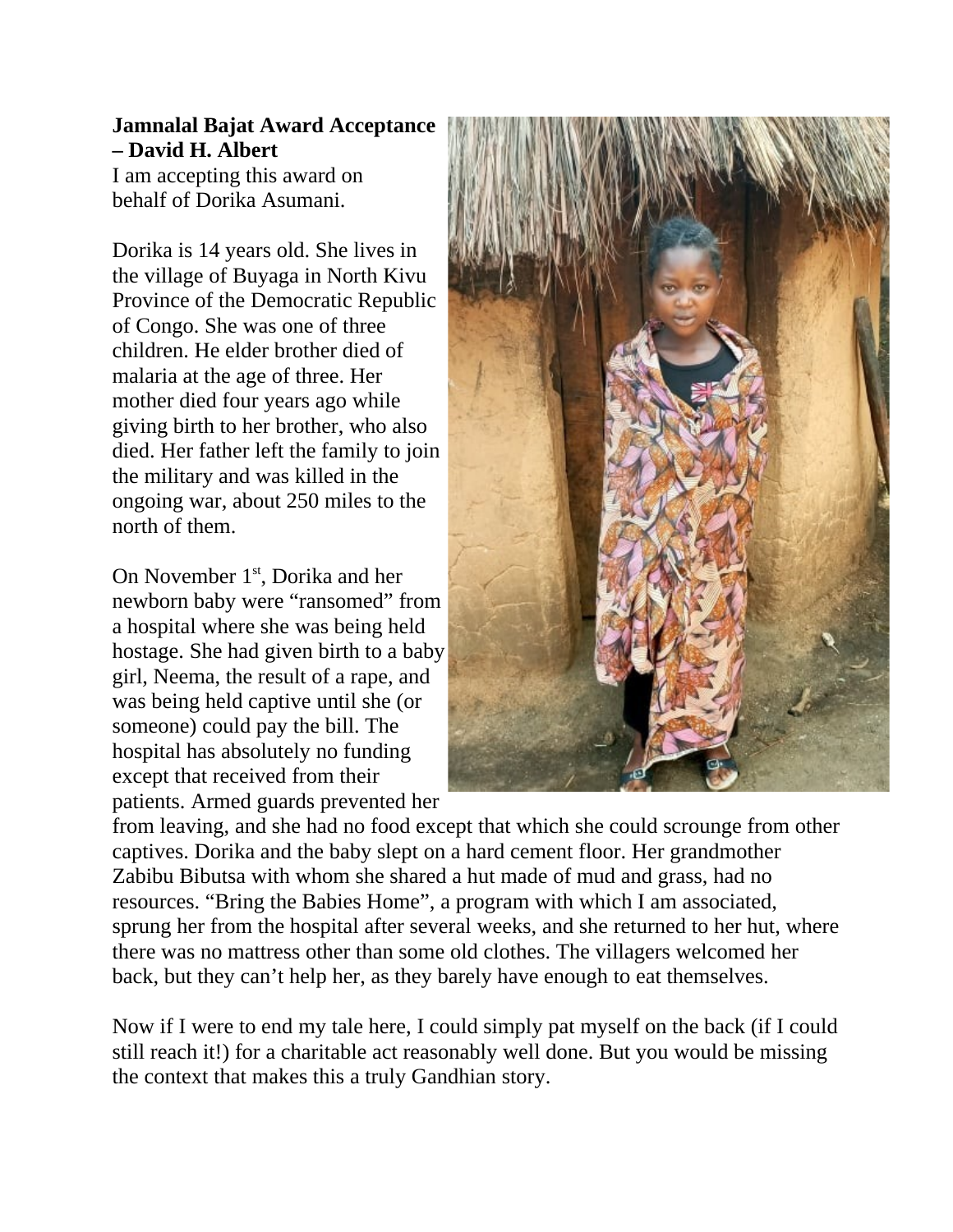The malaria that killed Dorika's brother is the leading cause of death in much of East and Central Africa. And, as it turns out, there is a flower that grows in much of subSaharan Africa – the pyrethrum chrysanthemum daisy – that kills malaria mosquitos on contact. There are plantations of these flowers all over east Africa – Kenya is the world's leading exporter, followed by Rwanda, and then Uganda. It used to be grown commercially in the Congo as well. Nearly all of the pyrethrum production is exported to the United States and Europe. I can walk into any hardware store in my neighborhood and purchase it for a reasonable price. Its main use in the U.S. seems to be to kill mosquitos on golf courses. But nowhere have we been able to purchase it in East and Central Africa.

Dorika's father was a casualty of the ongoing, 26-year war in eastern Congo, in which more than seven million people have died thus far (out of a total population of 75 million). It is by far the largest war in the world, larger than the wars in Afghanistan, Iraq, Syria, Lebanon, Libya, and Somalia combined. It's not on the front page of our newspapers. Take that in: seven million people dead since 1995, and most of us don't know about it.

Eastern Congo has been called "the rape capital of the world". Some of the killings and rapes are carried out by children, ages 10-13. They are kidnapped from their families, hyped up on bush drugs and methamphetamine, equipped with AK-47s which are almost as big as they are, and forced to rape, murder, and set fire to entire villages. Rape is simply a weapon of war. Perhaps five million people are now internally displaced refugees, attempting to escape the violence. It should be noted that not a single gun or bullet used to kill in this war was manufactured in the Congo.

What is the war about? Mostly about control of the mineral coltan. It is found all over eastern Congo. Perhaps eighty percent of the world's supply currently comes from there. Colton is used in every cellphone and every computer screen. There are slaves – including child slaves - mining it, and the landscape is scarred, and water polluted. Big companies such as Apple, Dell, HP, Samsung, etc. can't operate without coltan. In another part of Congo, 40,000 child slaves are mining cobalt, not just for computers, but for electric car batteries. Every electric vehicle battery drips the blood of Black African child slaves. We could add in the mining of gold, copper, tin, and diamonds. Congo should be the richest country on earth, but mining has brought it nothing but misery on a spectacular scale.

Dorika's neighbors are hungry. They are hungry because subsistence agriculture is failing, a result of climate change. Floods are worse in the rainy season; drought is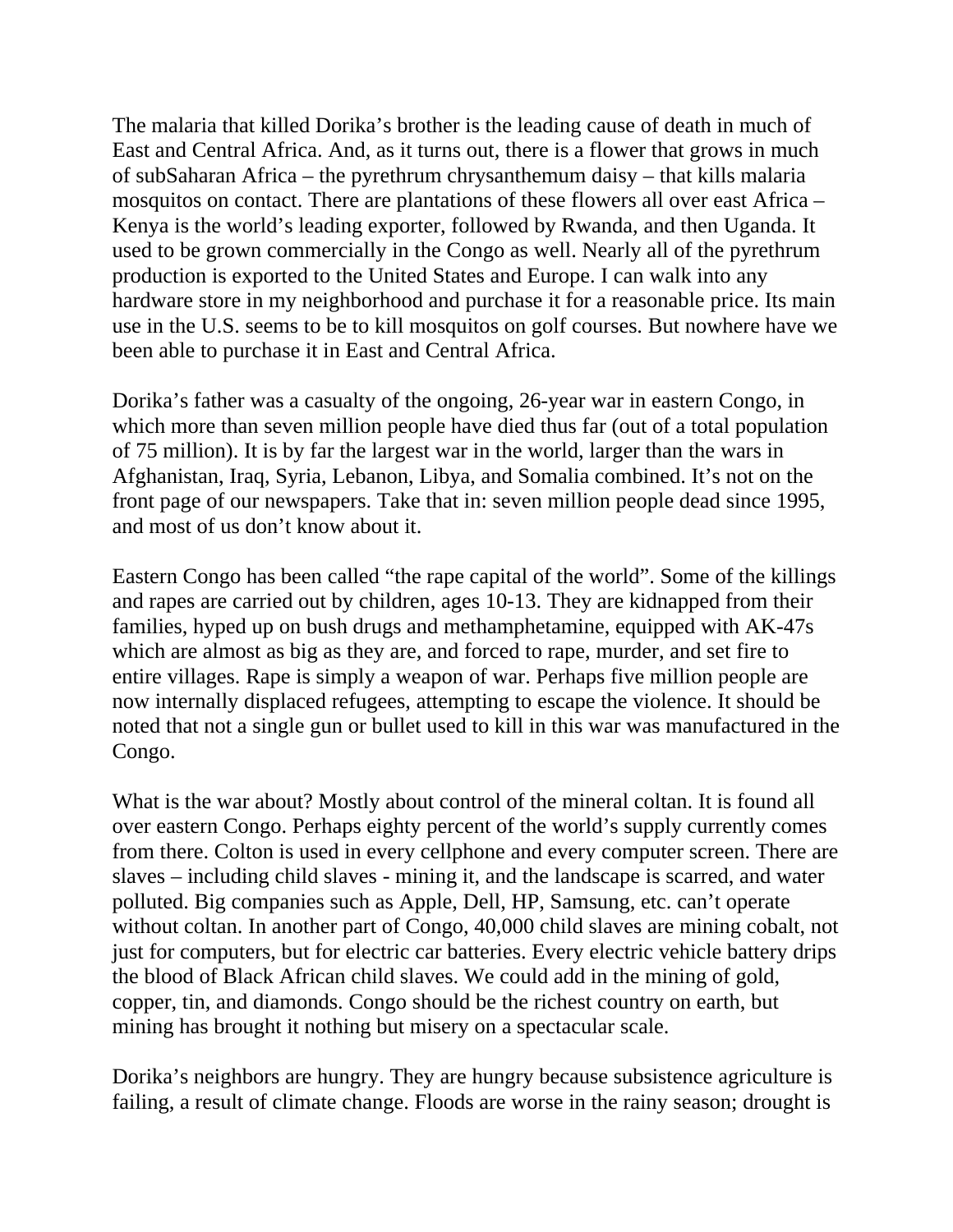worse in the dry season. The long walks for water are getting longer, and climate changes are resulting in an increased risk of cholera. As a result of malnutrition and parasitic stress, caused by contaminated water, half of all Congolese children are stunted both physically and mentally. The future physical and intellectual capital of the country is stunted along with it. Dorika's neighbors could, perhaps, have purchased her a mattress, but then they would have had even less to eat.

I won't even start with a discussion of corruption, or the failure of the medical "system" (a euphemism at best in Congo) to provide even the most basic of medical care to the vast majority of the Congolese people. The future for Dorika's daughter can hardly be said to be a bright one, if she even survives.

Now if you've listened carefully Dorika's tale of woe in the midst of birth, you will have recognized the same story could have been told about the poor, marginalized, and dispossessed in your own country. The details might differ, and some conditions better and others worse. I invite you to walk alongside "the last man" or "last woman", and join in the works of charity where you are. You all know your own Dorikas.

But the Gandhian imperative is not about charity. It is about building a social order where means and ends reconcile with each other, where our grappling with truth (satyagraha) generates a power to build new men and new women, able to work together in meeting our material needs while liberating us in the service of each other, and the earth restored.

Here, through Dorika's tale, is the Gandhian program. Those of you familiar with Gandhi and with the work of Jamnalal Bajaj will easily recognize it. We walk alongside so that:

- Villages will attain the knowledge to build houses that are better than mud and straw huts, without fired bricks that destroy the local environment, and without materials being transported from far away;
- Villages will learn how to take responsibility for their own water, both in capturing it, distributing it, and making sure it is clean enough to drink; and for better sanitation;
- Villages will learn how to adapt to changing climate conditions through informed subsistence agriculture at the local level, and an end to importing food;
- Villages will learn to respect women and value their contributions;
- Villages will recover the knowledge of potential health inventions (like the pyrethrum flower) available to them where they live;